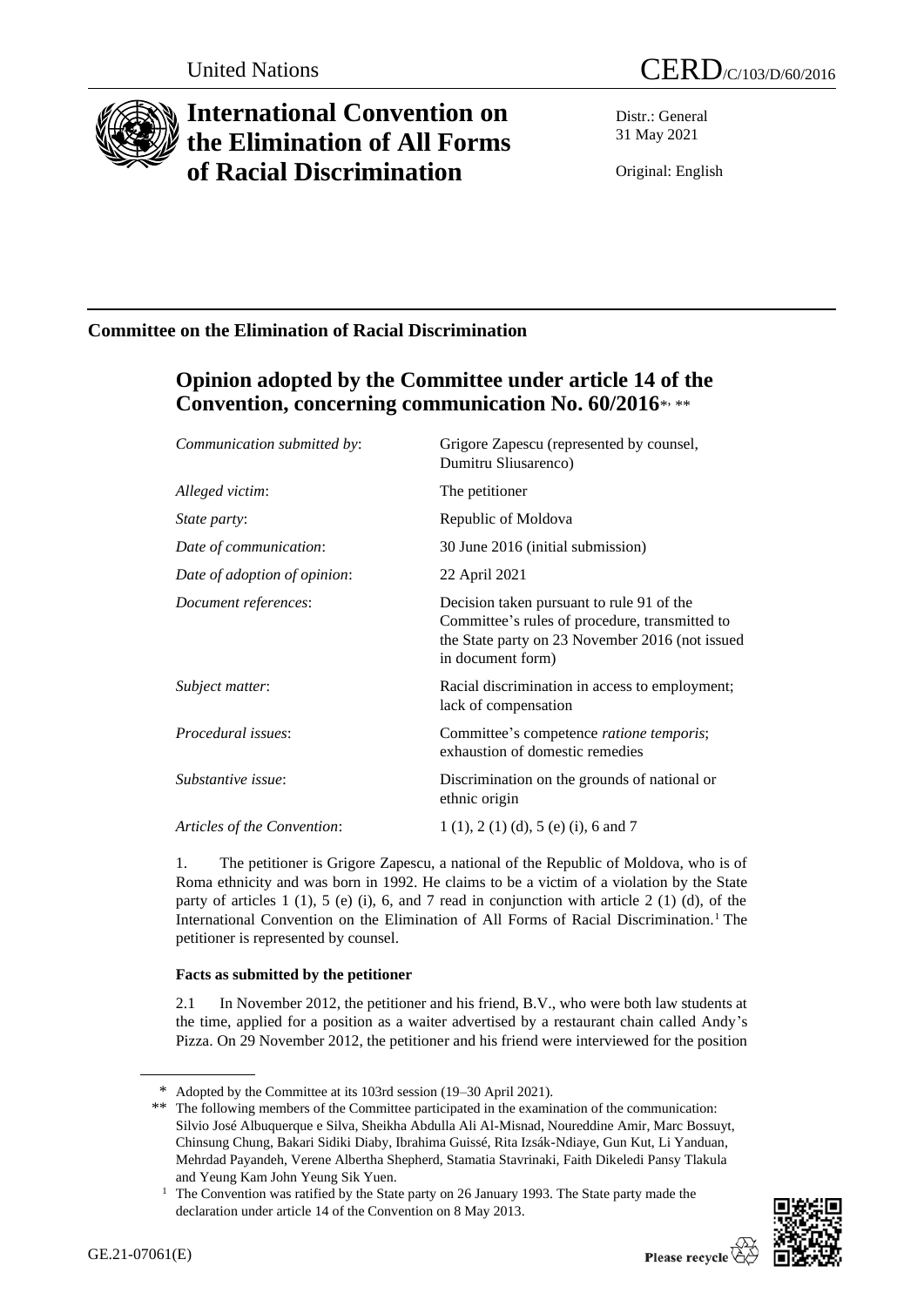and asked to fill in a questionnaire, in which the petitioner indicated that he spoke Romani among other languages. He allegedly confirmed his Roma origin during his interview. The meeting took about 15 minutes and the petitioner was told that he would be notified of the outcome of the selection process towards the end of that week, but he was never contacted again. On the same day, immediately after the petitioner, B.V. was also interviewed. At the end of that interview, he was informed that his job application had been successful and he was invited to take part in a training session.<sup>2</sup> Eventually, B.V. decided not to accept the job offer because of the discriminatory treatment that his friend had been subjected to.

2.2 On 24 January 2013, the petitioner initiated civil proceedings based on the Equality Law and the Labour Code requesting the court to establish that he had been discriminated against on the ground of his Roma ethnicity and that his right to work had also been violated. The petitioner asked the court to award him damages for the violation of his rights. On 27 June 2014, Centru District Court in Chisinau dismissed the petitioner's case for lack of sufficient substantiation. On 22 January 2015, the Court of Appeal of Chisinau, aligning itself with the position of the lower court, upheld the first instance decision. On 16 September 2015, the Supreme Court of Justice dismissed the petitioner's appeal. He was informed of that decision on 22 January 2016.

#### **Complaint**

3.1 The petitioner claims to be the victim of a violation by the Republic of Moldova of articles 1 (1), 5 (e) (i), 6, and 7 read in conjunction with article 2 (1) (d), of the Convention. Relying on article 1 (1) of the Convention, he claims to be a victim of racial discrimination. In this respect, he argues that he and B.V. applied for the same position, for which they were interviewed on the same day. Since their appearance is similar, they speak the same language and have identical work experience, the only visible difference between the two of them that could possibly explain the rejection of his job application is his ethnic origin.

3.2 Relying on article 7 read in conjunction with article (2) (1) (d) of the Convention, the petitioner submits that on the basis of the relevant anti-discrimination laws being adopted at the national level, it may appear that the State party has complied with the requirements stemming from the cited articles of the Convention, in particular because the domestic laws prohibit racial discrimination. At the same time, he argues that, as demonstrated in his own case and that of many others, no effective measures have been put in place to implement the applicable laws and national policies to ensure that Roma are not discriminated against, especially in employment matters.<sup>3</sup>

3.3 Regarding the alleged violation of article 5 (e) (i) of the Convention, the petitioner submits that the State party did not ensure the right to work free from discrimination, and that even though he brought his claims to the attention of the domestic authorities, they failed to acknowledge the violation of his rights and to provide redress for the grievances he had suffered.

3.4 Relying on article 6 of the Convention, the petitioner claims that the State party was to provide him with an effective remedy for the violation of his rights. In this respect, he argues that in cases of allegation of discrimination, the State party should act proactively and combat unlawfulness to prevent the occurrence of similar incidents in the future. The petitioner asserts that he was nonetheless deprived of his fair trial rights in the assessment of his complaint, especially because the domestic courts, once he had established a prima facie case of discrimination, failed to shift the burden of proof to the respondent company as required under domestic as well as international laws. With regard to the latter, the petitioner recalls that the concept of shifted burden of proof appears in the case law of the European Court of Human Rights, which states that once the applicant establishes "a rebuttable presumption that the effect of a measure or practice is discriminatory, the burden then shifts

<sup>&</sup>lt;sup>2</sup> It appears from the court documents that B.V. was informed of his successful application on the same day but not at the end of the interview.

<sup>&</sup>lt;sup>3</sup> The petitioner mentions that concerns relating to access to employment of persons of Roma ethnicity in the Republic of Moldova have been expressed by the Special Rapporteur on extreme poverty and human rights, the Committee on Economic, Social and Cultural Rights and the European Commission against Racism and Intolerance.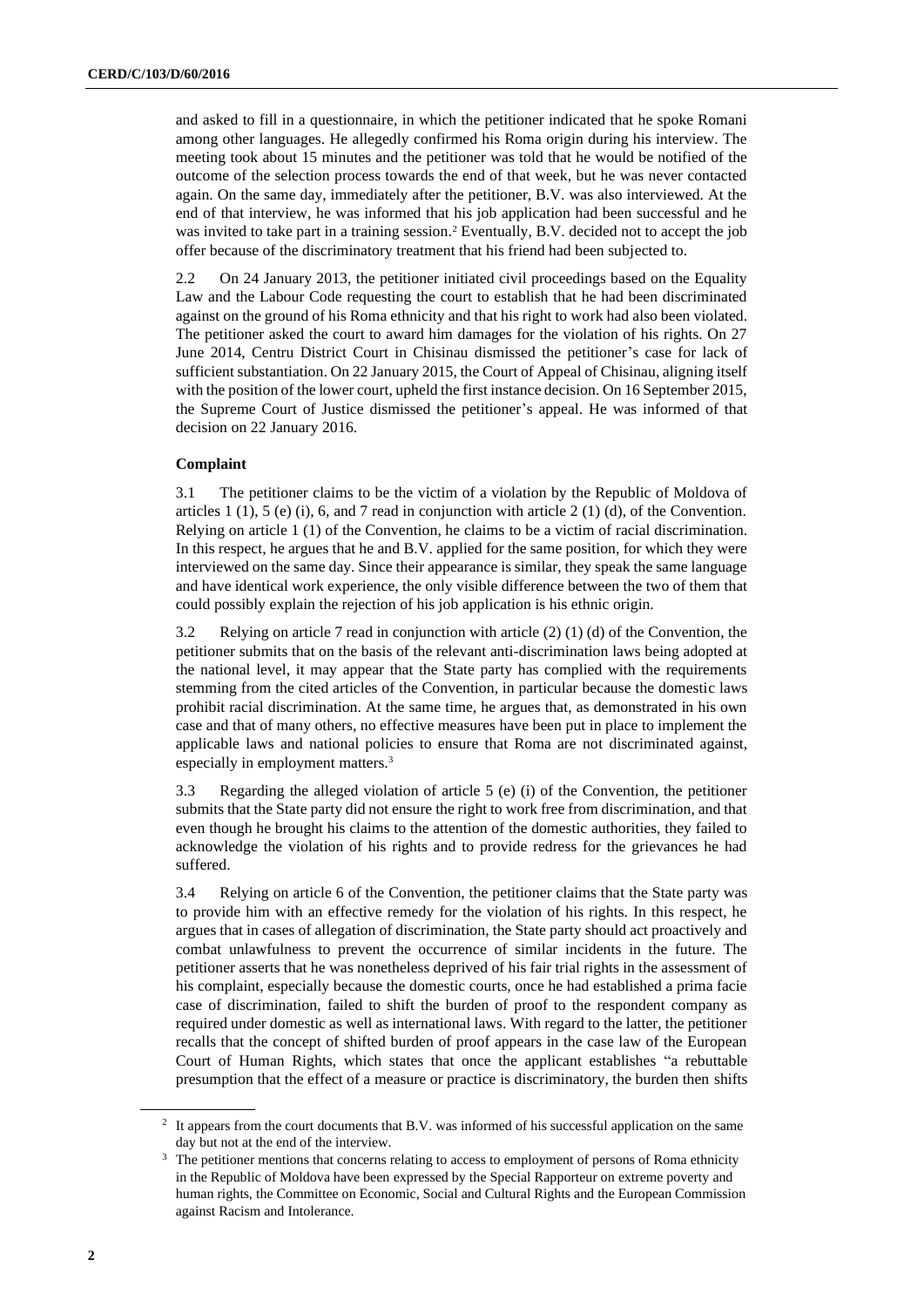to the respondent State, which must show that the difference in treatment is not discriminatory". <sup>4</sup> The petitioner further refers to the case law of the Court of Justice of the European Union, in which the Court has declared in a number of cases that if the burden of proof is not shifted, then it cannot provide effective protection against discrimination in certain situations.<sup>5</sup> The requirement to introduce the shifting of burden of proof was later codified in a number of European Union directives on non-discrimination.<sup>6</sup> The petitioner further notes that the Human Rights Committee applied, implicitly, the same standard in one of its decisions.<sup>7</sup> In addition, the petitioner explains that discrimination occurs when someone is treated less favourably than another person due to his or her belonging to a certain group having protected characteristics. The burden of proof, as normally applied in civil proceedings, that is, if not shifted, would pose an undue burden on victims of discrimination, who are often not able to prove the causal link between their protected characteristics and the disadvantage suffered, in particular because the main pieces of evidence are usually in the possession of the discriminator. In this context, the petitioner submits that he listed Romani as his mother tongue, which strongly suggests that he is Roma. For the purposes of assessing whether he was discriminated against, he refers to B.V., who was in an identical situation, and compared to whom the petitioner suffered disadvantage that was manifested in the rejection of his job application. Furthermore, relying on the jurisprudence of the Court of Justice of the European Union, the petitioner submits that a presumption may be deduced from the failure of the respondent company to grant access to information that may be relevant for the assessment of a discrimination claim.<sup>8</sup> In this connection, he underlines that the respondent company refused to submit documentation relating to the recruitment process to rebut the petitioner's claim that his ethnicity was known by the hiring personnel and that it was a factor that had been taken into account in the selection process.

#### **State party's observations on admissibility and the merits**

4.1 On 9 March 2017, the State party submitted its observations on the admissibility and the merits of the communication, in which it first restates the facts of the case and presents the position of various State authorities. The Prosecutor's Office of the Republic of Moldova submits that it was not informed of the case at the time, nor was it involved in any other way in the domestic lawsuit, and therefore did not provide any observations concerning the substance of the case.

4.2 The Ministry of Health, Labour and Social Protection recalls that the Constitution of the Republic of Moldova prohibits discrimination on any grounds, including ethnicity, which is reaffirmed by the Labour Code in the domain of employment. The Ministry submits that, contrary to what the petitioner argues, there are a number of mechanisms to ensure that these norms are being enforced. These include an option for the injured party to request the courts to establish that the denial of employment has been unlawful and require the employer to enter into an employment contract with the person concerned. The Ministry underlines that the petitioner in the present case did not avail himself of this opportunity but asked for compensation on the ground of alleged discrimination against him. Regarding the lawfulness of the rejection of the petitioner's application, the Ministry considers that the selection process was governed by a regulation, adopted at the company level, that establishes clear

<sup>4</sup> European Court of Human Rights, *D.H. and others v. Czech Republic* (application No. 57325/00), judgment of 13 November 2007, para. 189.

<sup>5</sup> Judgment of the Court of Justice of the European Union in *Handels- og Kontorfunktionrerernes Forbund I Denmark v. Dansk Arhejdsgiverforening, acting on behalf of Danfoss* (case 109/88); and judgment of the Court of Justice of the European Union in *Dr. Pamela Mary Enderby v. Frenchay Health Authority and Secretary of State for Health* (case C-127/92).

<sup>6</sup> Council Directive 2000/43/CE of 29 June 2000 on implementing the principle of equal treatment between persons irrespective of racial or ethnic origin; Council Directive 2000/78/CE of 27 November 2000 establishing a general framework for equal treatment in employment and occupation; and Directive 2006/54/EC of the European Parliament and of the Council of 5 July 2006 on the implementation of the principle of equal opportunities and equal treatment of men and women in matters of employment and occupation.

See *Bhinder v. Canada* (CCPR/C/37/D/208/1986).

<sup>8</sup> Judgment of the Court of Justice of the European Union in *Meister v. Speech Design Carrier Systems GmbH* (case C-415/10).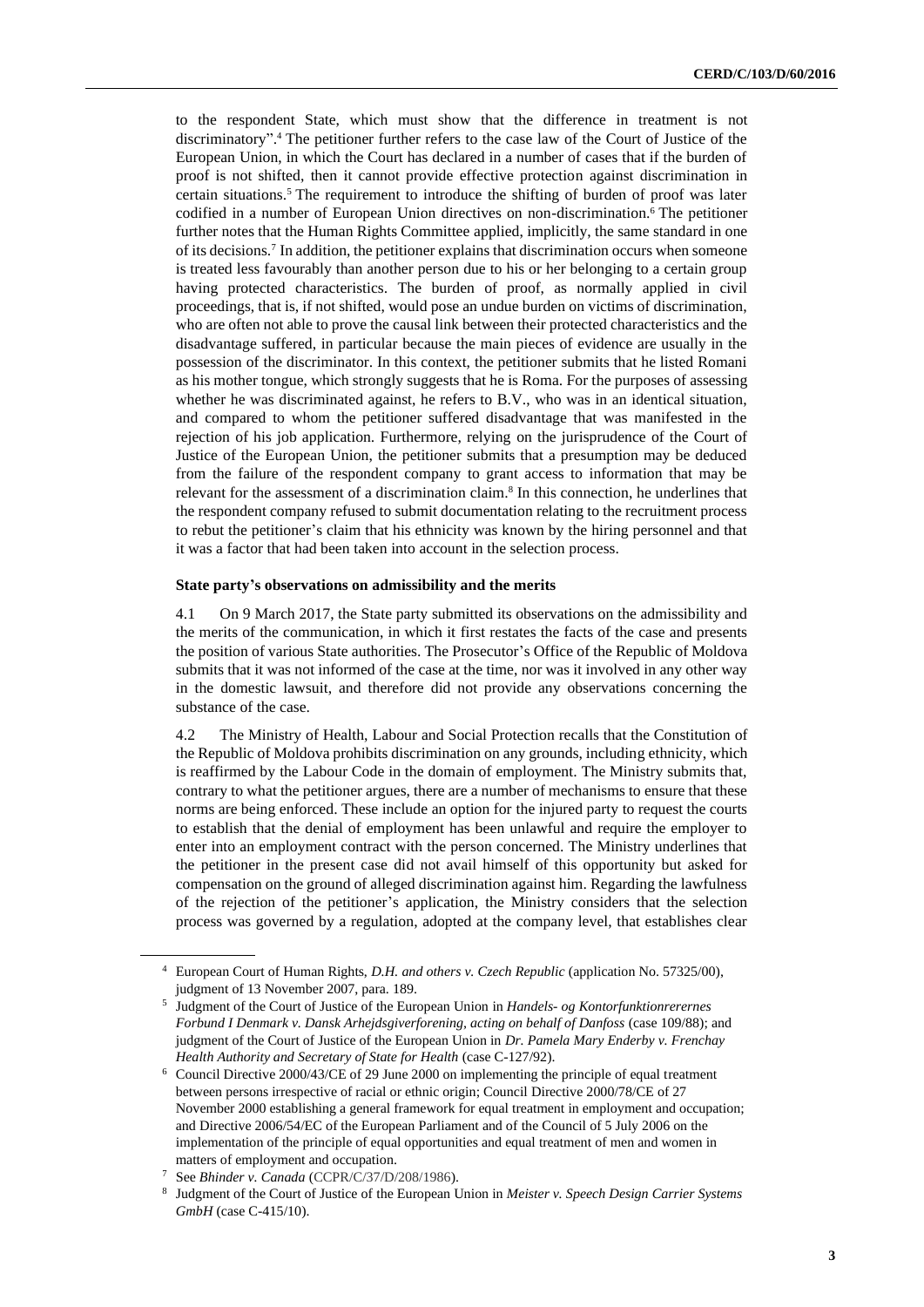and non-discriminatory recruitment criteria. Consequently, the outcome of the selection process should be considered to have been based on legitimate grounds.

4.3 The Ombudsman's Office of the Republic of Moldova restates the relevant national legislation <sup>9</sup> and various human rights instruments, including several articles of the Convention.<sup>10</sup> The Ombudsman's Office submits that it does not contest the admissibility of the complaint. It notes that even though the petitioner has failed to bring his case before the Council on Preventing and Eliminating Discrimination and Ensuring Equality, the latter nonetheless provided the domestic courts with an advisory opinion drawing the courts' attention to the need for reversal of the burden of proof in discrimination cases and giving some guidance as to the interpretation of the term "essential occupational requirements",<sup>11</sup> for which there had been no jurisprudence at the domestic level. Subsequently, the Ombudsman's Office adds that it appears from the facts of the case as submitted by the petitioner that he presented a prima facie case for discrimination and that the respondent company failed to demonstrate that the petitioner had not been discriminated against on the ground of his ethnicity. At the same time, the Ombudsman's Office argues that it appears from the decision of the Court of Appeal of Chisinau that several employees of different ethnicities have confirmed the friendly and tolerant attitude of the company's administration toward its employees. The Ombudsman's Office then restates some general principles concerning discrimination cases as established in the case law of the European Court of Human Rights.<sup>12</sup> It further recalls the need for codifying the requirement to inform applicants about the outcome of recruitment processes and notes that information on ethnicity should be excluded from employment questionnaires.

4.4 In addition, the State party<sup>13</sup> recalls the requirement for exhaustion of domestic remedies and notes that even though it appears from the case file that the Criminal Panel of the Supreme Court of Justice ruled on the case, the petitioner failed to submit an extraordinary appeal against this decision as provided for by labour law. Lastly, the State reiterates that its authorities support the position of international bodies that racially motivated violence violates human dignity, which would require greater vigilance and actions.

#### **Petitioner's comments on the State party's observations on admissibility and the merits**

5.1 On 19 March 2018, the petitioner submitted comments on the State party's observations on the admissibility and the merits of his communication. He welcomes the State party's efforts to engage different national authorities in the dialogue relating to his case, but notes with concern that whereas the Council on Preventing and Eliminating Discrimination and Ensuring Equality, the most competent authority in discrimination matters, was not invited to express its views concerning his case, the General Prosecution Office was given the opportunity to submit its observations, even though his complaint had no criminal law aspect.

5.2 Regarding the admissibility of the complaint, the petitioner first underlines that contrary to what the State party asserts, the Criminal Panel of the Supreme Court of Justice did not rule on his case. In view of the fact that he initiated civil proceedings, the

<sup>9</sup> Arts. 1 and 2 of Act No. 382 on the rights of persons belonging to national minorities and the legal status of their organizations; and arts. 7 and 19 of Act No. 121 on equality.

<sup>&</sup>lt;sup>10</sup> Art. 14 of the Convention for the Protection of Human Rights and Fundamental Freedoms (European Convention on Human Rights); arts. 2 (1), 5, 6 and 7 of the Convention; and art. 6 (1) of the International Covenant on Economic, Social and Cultural Rights.

<sup>&</sup>lt;sup>11</sup> Art. 7, para. 5, of Law No.121 on ensuring equality provides that any distinction, exclusion, restriction or preference regarding a particular job does not constitute discrimination provided that the specific nature of the activity or the conditions in which it is being carried out requires certain "determined professional requirements", on condition that the aim is legitimate and the requirement is proportionate.

<sup>12</sup> European Court of Human Rights, *D.H. and others v. Czech Republic*.

<sup>&</sup>lt;sup>13</sup> The reference here is presumed to be to the Bureau of Interethnic Relations, which submitted the observations and which is responsible for enforcing the provisions of the Convention at the domestic level.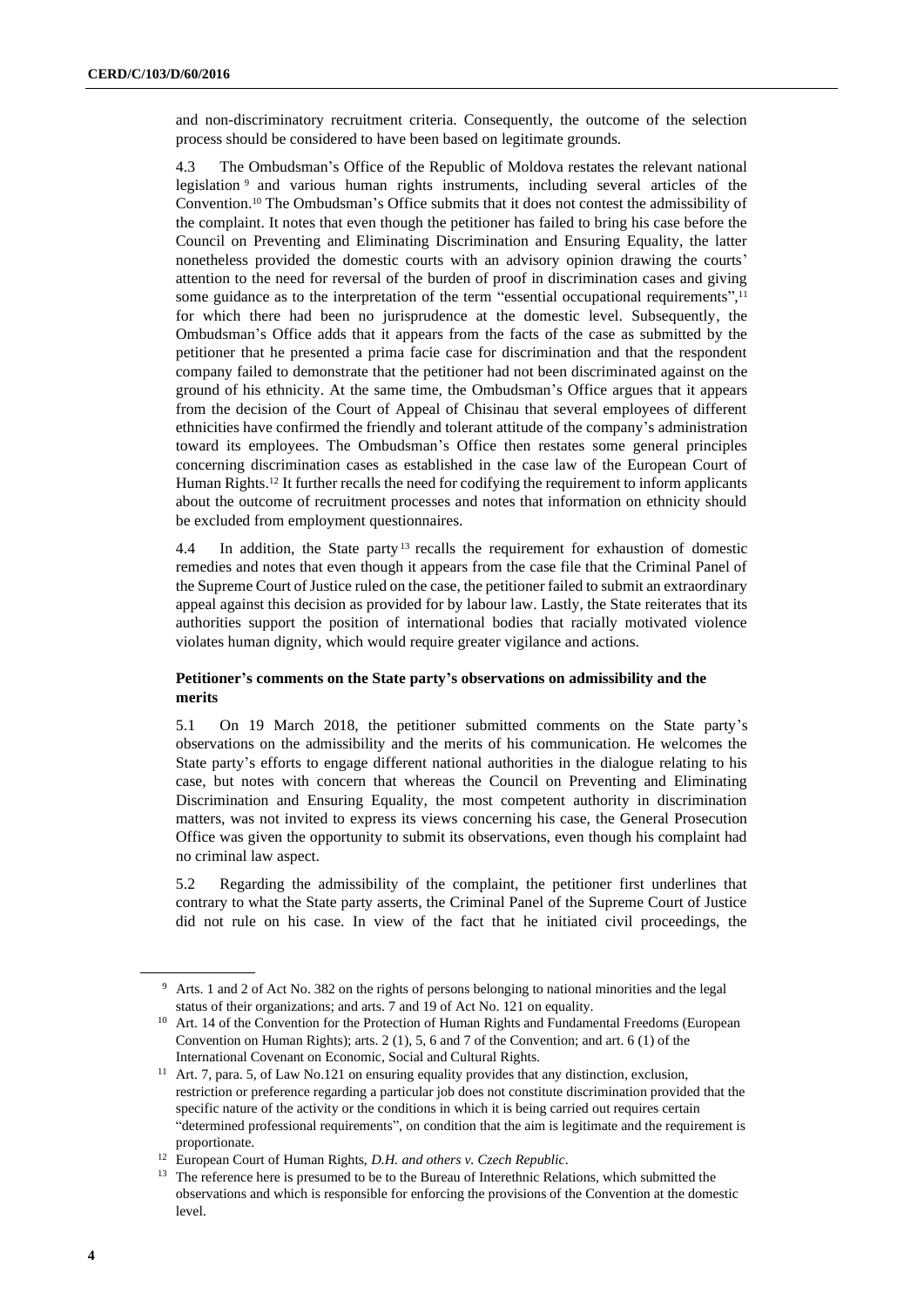extraordinary appeal the State party refers to was not a viable option for the petitioner, as it is a remedy available only in criminal cases.

5.3 Regarding the merits of his case, the petitioner submits that the domestic courts have misinterpreted the definition of a "genuine and determining occupational requirement" that in certain scenarios could serve as lawful justification for non-hiring, should the applicant not fulfil this requirement. In this respect, he reiterates that he applied for a position as a waiter and that no such requirement was indicated in the job description, nor did the respondent company point to such a requirement in the course of the court proceedings. It was therefore erroneous for Centru District Court in Chisinau to conclude that Andy's Pizza had refused to hire the petitioner because he had failed to meet such a requirement. Furthermore, the petitioner reiterates that the mechanisms established to implement the relevant anti-discrimination laws are not effective. This is clearly demonstrated by the court proceedings themselves, in which the respondent company was not required to justify the differential treatment of the petitioner, contrary to what should have followed from the requirement to reverse the burden of proof once a prima facie case of discrimination had been established. Moreover, Centru District Court in Chisinau held it against the petitioner that he did not provide any documentation to prove his Roma ethnicity. The petitioner further contests the Ministry's argument that he was not discriminated against because the recruitment process was conducted in compliance with the company's internal nondiscriminatory regulations. In this respect, the petitioner notes that such regulations have never been adduced as evidence by the respondent company before the domestic courts.

#### **Third-party submission**

6.1 On 9 March 2018, the Working Group on Communications, acting on behalf of the Committee, decided to admit a submission from the Legal Resources Centre from Moldova, provided that it was submitted through either of the parties.

6.2 On 7 August 2018, the Legal Resources Centre from Moldova, through the petitioner's counsel, submitted its intervention to the Committee. In its submission, it describes its main activities, provides some information concerning the deficiencies of judges' training in the Republic of Moldova, and explains the importance of the direction of the evolving court practice in the State party, underlining that non-discrimination laws applied by judicial authorities have only been recently adopted. Regarding the specificities of the present complaint, the Legal Resources Centre from Moldova submits that the domestic court's assessment of the evidence indicates a systemic failure regarding the understanding of how the burden of proof should apply in discrimination cases. In this respect, the third party emphasizes that the first instance court held it against the petitioner that he did not provide evidence regarding his ethnic origin, other than his own statement, even though such a request runs counter to international standards. Moreover, the courts failed to rely on the presumption of discrimination that could have been inferred from the respondent company's failure to submit as evidence the petitioner's employment application form/questionnaire. Although the petitioner did have a copy of the questionnaire, it was not admitted as evidence because he had missed a procedural deadline. In addition, unreasonable inferences were made by the courts on the basis of the fact that the petitioner did not turn to the Council on Preventing and Eliminating Discrimination and Ensuring Equality, and also on the grounds that he did not request the courts to order the company to employ him, but rather to be awarded damages. Furthermore, the Legal Resources Centre from Moldova finds it problematic that the courts relied heavily on witness testimonies of other employees of the same company and failed to recognize the intersectionality of ethnicity, age and gender, and the particular vulnerability of a young Roma man seeking an entry-level position involving direct service to clients. In addition, the courts failed to ask the respondent company to justify the candidates' differential treatment, which led to an immediate job offer in the case of the non-Roma candidate and to no follow-up in the case of the Roma candidate.

6.3 On 20 November 2018, the Committee transmitted the third-party submission of 7 August 2018 to the State party, which did not submit any observations in response.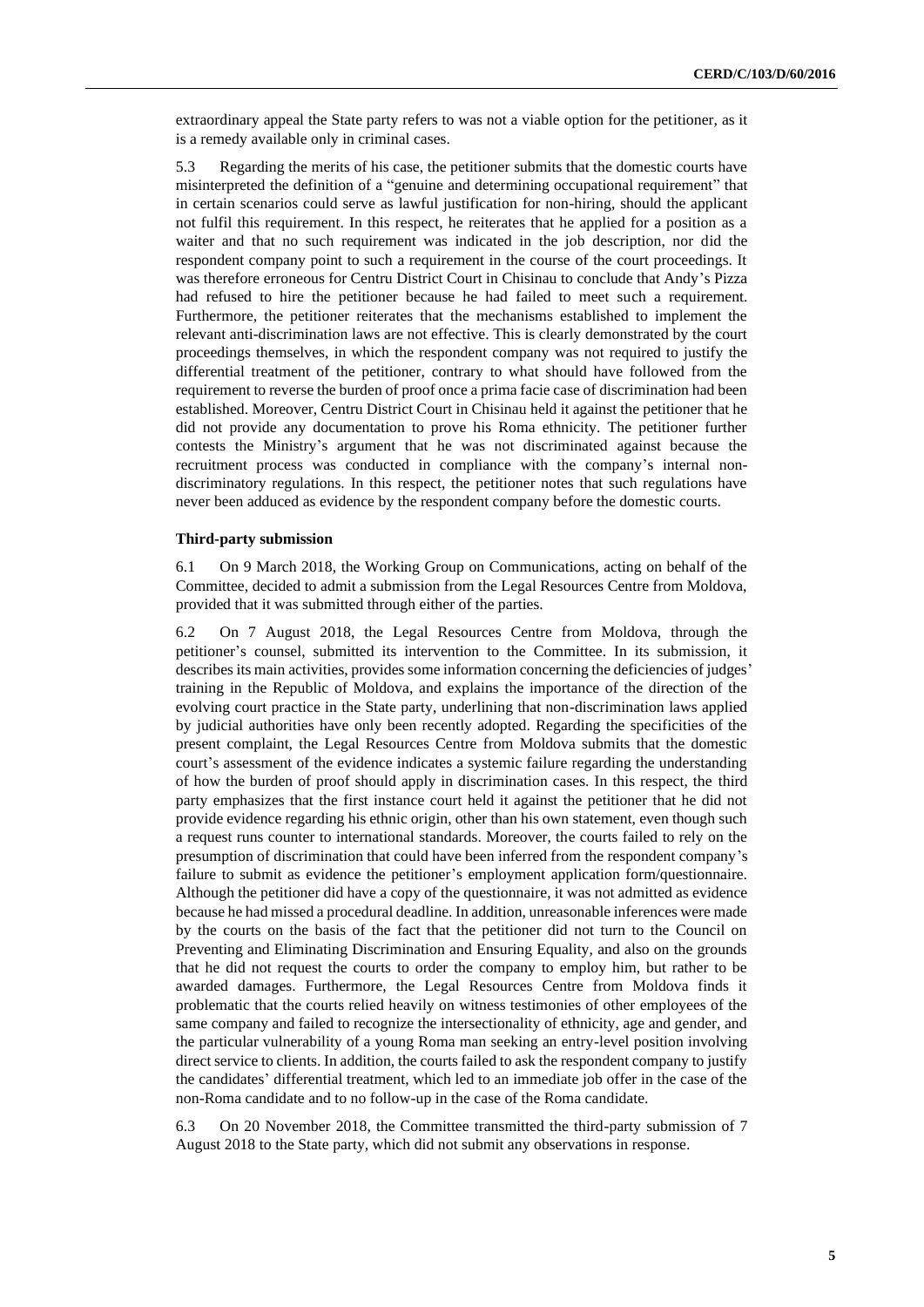#### **Issues and proceedings before the Committee**

#### *Consideration of admissibility*

7.1 Before considering any claim contained in a communication, the Committee must decide, pursuant to article 14 (7) (a) of the Convention, whether the communication is admissible.

7.2 The Committee notes that the petitioner submitted his communication to the Committee on 30 June 2016, that is, within six months of the date of service of the copy of the decision of the Supreme Court of Justice, which took place on 22 January 2016. The Committee further notes that the State party has not contested the admissibility of the complaint on this ground, and it therefore considers that the petitioner has complied with the six-month requirement under article 14 (5) of the Convention.

7.3 Furthermore, as per rule 91 (c) of the Committee's rules of procedure, the Committee is to ascertain that the communication is compatible with the provisions of the Convention. In this respect, the Committee notes that the facts of the case took place in November 2012, that is, before the entry into force of article 14 for the State party on 8 May 2013. However, the Committee notes that the decisions of the domestic courts were handed down on 27 June 2014, 22 January 2015 and 16 September 2015. The Committee concurs with the position of other committees that judicial decisions of the national authorities are to be considered as part of the facts of the case when they are the result of procedures directly connected with the initial facts, actions or omissions that gave rise to the violation, provided they are capable of remedying the alleged violation. If such decisions are adopted after the entry into force of article 14 for the State party concerned, the criterion provided for in rule 91 (c) of the Committee's rules of procedure will not affect the admissibility of the communication, since, when these remedies are exercised, the national courts have the possibility of considering the complaints, putting an end to the alleged violations and potentially providing redress.<sup>14</sup> In any event, in the present case, the violations claimed by the petitioner seem to largely relate to the deficiencies of the remedies provided by the State party, namely the examination of the petitioner's discrimination claim by the civil courts and the subsequent judicial decisions delivered in 2014 and 2015, which failed to apply anti-discrimination standards and perpetuated his allegedly unlawful treatment by a private employer.<sup>15</sup> In this respect, the Committee takes note of the fact that the civil proceedings initiated by the petitioner allowed the national courts to examine in detail the evidence available on file and consider the alleged violations, with a view to providing redress if appropriate. In the light of the foregoing, the Committee cannot declare the communication inadmissible under rule 91 (c) of the Committee's rules of procedure.

7.4 Lastly, the Committee notes the State party's assertion that the petitioner has not exhausted all available remedies as he has failed to submit an extraordinary appeal against the decision of the Criminal Panel of the Supreme Court of Justice. In this respect, the Committee is mindful of the petitioner's argument that it was not the Criminal Panel but the Civil Panel of the Supreme Court of Justice that ruled on his case and that the extraordinary appeal the State party refers to is available only in criminal cases. The Committee observes that the petitioner's statement is supported by the court documents on file, and therefore

<sup>14</sup> See, for example, the decisions of the Committee on Economic, Social and Cultural Rights in *M.L.B. v. Luxembourg* (E/C.12/66/D/20/2017), para 7.2; *S.C. and G.P. v. Italy* (E/C.12/65/D/22/2017), para. 6.6; *Arellano Medina v. Ecuador* (E/C.12/63/D/7/2015), para. 8.3; *Trujillo Calero v. Ecuador*  (E/C.12/63/D/10/2015), para. 9.5; *Alarcón Flores et al. v. Ecuador* (E/C.12/62/D/14/2016), para. 9.8; *Martins Coelho v. Portugal* (E/C.12/61/D/21/2017), para. 4.2; *C.A.P.M. v. Ecuador*  (E/C.12/58/D/3/2014), para. 7.4; and *I.D.G. v. Spain* (E/C.12/55/D/2/2014), para. 9.3. See also the decisions of the Committee on the Rights of Persons with Disabilities in *Jungelin v. Sweden* (CRPD/C/12/D/5/2011), para. 7.6; and *Bacher v. Austria* (CRPD/C/19/D/26/2014), paras. 8.4–8.7; and the decisions of the Human Rights Committee in *Kouidis v. Greece* (CCPR/C/86/D/1070/2002), para 6.3; and *Singarasa v. Sri Lanka* (CCPR/C/81/D/1033/2001), para. 6.3.

<sup>15</sup> See, mutatis mutandis, *Durmic v. Serbia and Montenegro* (CERD/C/68/D/29/2003), para. 6.4.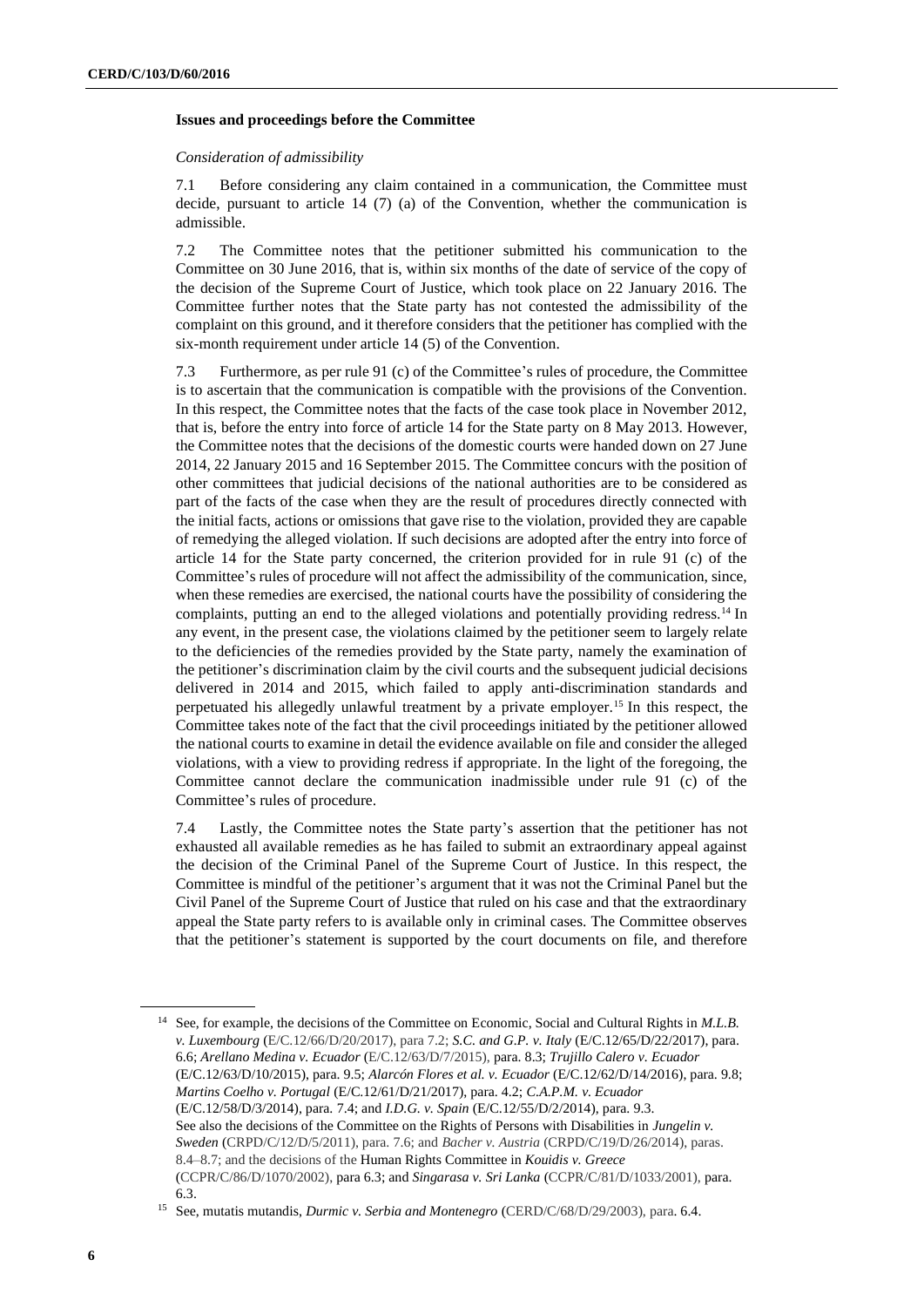considers that the remedy in question, even supposing that it is effective, was not available in the petitioner's case for the purposes of article 14 (7) of the Convention.

7.5 As the Committee finds no obstacles to the admissibility of the present communication, it declares it admissible and proceeds with its consideration of the merits.

#### *Consideration of the merits*

8.1 The Committee has considered the present communication in the light of all the submissions and documentary evidence produced by the parties, as required under article 14 (7) (a) of the Convention and rule 95 of its rules of procedure.

8.2 The Committee notes that the first issue to consider is whether with regard to the rejection of the petitioner's application the State party violated its obligation to protect the petitioner from discrimination on the grounds of ethnic origin under article 5 (e) (i) of the Convention. The second issue to consider is whether the review by the tribunals amounted to a violation of article 6 of the Convention.

8.3 According to article 5 (e) (i) of the Convention, States parties undertake to prohibit and to eliminate racial discrimination in all its forms and to guarantee the right of everyone, without distinction as to race, colour, or national or ethnic origin, the enjoyment of the right to work. The Committee recalls its general recommendation No. 27 (2000) and notes that effective legislation prohibiting discrimination in employment and all discriminatory practices in the labour market affecting members of Roma communities, including recruitment processes, is required, in conjunction with effective protection of potential victims against such practices. In this regard, the Committee notes with concern the State party's observation that the selection process was governed by a regulation, adopted at the company level, that established clear and non-discriminatory recruitment criteria, and that consequently, the outcome of the selection process should be considered to have been based on legitimate grounds. The Committee clarifies that the obligations arising from article 5 (e) (i) are not fulfilled merely by providing for a legislative and regulatory framework against racial discrimination in access to employment, but include the obligation to provide for effective monitoring of the implementation of non-discriminatory recruitment policies in practice. However, the claims brought and substantiated before the Committee raise mainly issues related to effective protection and remedies against racial discrimination and will therefore be examined under article 6 of the Convention only.

8.4 According to article 6, "States parties shall assure to everyone within their jurisdiction effective protection and remedies, through the competent national tribunals and other State institutions, against any acts of racial discrimination which violate his human rights and fundamental freedoms contrary to this Convention." Although on a literal reading of the provision it would appear that an act of racial discrimination would have to be established before a petitioner would be entitled to protection and a remedy, the Committee notes that the State party must provide for the determination of this right through the national tribunals and other institutions, a guarantee which would be void were it unavailable in circumstances where a violation had not yet been established. While a State party cannot be reasonably required to provide for the determination of rights under the Convention no matter how unmeritorious such claims may be, article 6 provides protection to alleged victims if their claims are arguable under the Convention. In view of these considerations, the Committee proceeds to examine the petitioner's claims under article 6 of the Convention.

8.5 In this context, the Committee notes the uncontested information brought before it by the petitioner, who is of Roma origin, that his application for a position as a waiter was rejected by a restaurant chain in 2012. The Committee notes, in particular, the petitioner's claim that on the basis of this incident, he brought a prima facie case of racial discrimination to the attention of the domestic courts, and it was therefore for the respondent company to provide reasonable and convincing arguments to justify the unequal treatment he had been subjected to. On the other hand, the Committee notes the State party's position contesting the petitioner's claims primarily on the basis that the domestic courts had examined the case and decided that the petitioner was not able to sufficiently substantiate his claim that he had been discriminated against. Regarding the effectiveness of the judicial remedies in particular,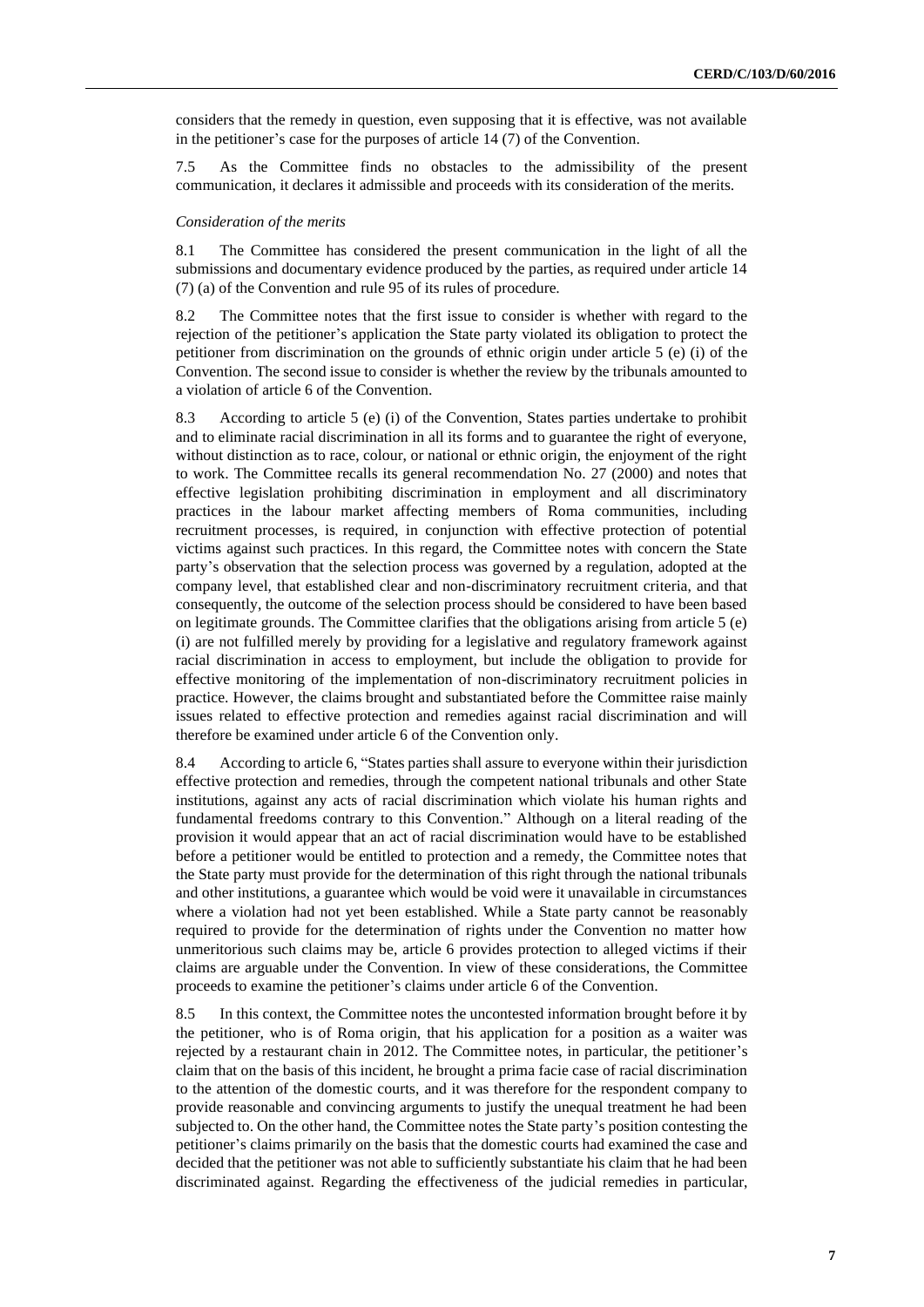including the procedural issue concerning reversal of the burden of proof, the Committee notes that the State party did not provide any specific arguments.

8.6 In its assessment of whether the petitioner has been afforded effective remedies by the domestic courts as required under article 6 of the Convention, the Committee first recalls its jurisprudence establishing that presumed victims of racial discrimination are not required to show that there was discriminatory intent against them.<sup>16</sup> Although the Committee is mindful of the national legislation of the State party providing for reversal of the burden of proof in discrimination matters,<sup>17</sup> it recalls the petitioner's claim that the domestic courts failed to apply these domestic laws in accordance with the Convention. In this respect, the Committee notes the argument of the petitioner that Centru District Court in Chisinau held it against him that he did not provide evidence regarding his ethnic origin, other than his own statement. In this connection, the Committee recalls that identifying persons as members of an ethnic or racial group should be based upon self-identification by the person concerned, if there is no justification to the contrary.<sup>18</sup>

8.7 Furthermore, the Committee takes note of the petitioner's claim that the domestic courts gave too much weight to the circumstance that instead of securing employment, he requested compensation as a remedy in the court procedure. The Committee observes that the courts relied on the petitioner's choice in order to assume that he had never intended to work for the company, which presumption seems to have weakened his discrimination claim in the domestic court's assessment. The Committee underlines that the choice of a particular remedy may not negatively affect the examination of a discrimination claim, even in cases where the alleged victim of discrimination does not wish to work for the company concerned.

8.8 Furthermore, the Committee notes with concern the fact that the domestic courts established that the petitioner's decision not to bring his case before the Council on Preventing and Eliminating Discrimination and Ensuring Equality confirmed the absence of a "real situation of discrimination". In this respect, the Committee notes that the fact that the petitioner opted for a judicial avenue, which, in addition to declaratory relief, is capable of providing compensation, cannot put him in an adverse position.

8.9 Lastly, the Committee observes that it appears from the court documents that instead of requiring the respondent company to justify the differential treatment of the petitioner by specifying the exact reasons for his non-hiring, despite the advisory opinion provided by the Council on Preventing and Eliminating Discrimination and Ensuring Equality drawing the courts' attention to the need for reversal of the burden of proof in discrimination cases and giving some guidance as to the interpretation of the term "essential occupational requirements", the courts relied heavily on witness testimonies of other employees attesting to the non-discriminatory environment in which they carried out their daily duties. The Committee is concerned, however, that the information collected from persons who are of a different age, gender and ethnicity than the petitioner and who are employed in other positions does not guarantee that these persons were in an identical situation to the petitioner. It also disregards the possibility of intersectionality, <sup>19</sup> and of "ethnic hierarchies" in the labour market as have been demonstrated by comparative field experiments in Europe, and underestimates the occurrence of discriminatory treatment arising in "isolated" and specific circumstances, or even with mixed motives, not as a part of a systematic policy or treatment, especially in the absence of any specific explanation by the respondent company in relation to the petitioner's rejection. Finally, the Committee recalls that this approach does not resonate with an understanding of the challenges and prejudice that the Roma community continues to face in the State party, as established in the Committee's concluding

<sup>16</sup> See, for example, *V.S. v. Slovakia* (CERD/C/88/D/56/2014), para. 7.4; *Er v. Denmark* (CERD/C/71/D/40/2007), para. 7.4; and *Laurent Gabre Gabroum v. France* (CERD/C/89/D/52/2012), para. 7.2.

<sup>&</sup>lt;sup>17</sup> Art. 19 of Law No. 121 on equality.

<sup>18</sup> See the Committee's general recommendation No. 8 (1990).

<sup>&</sup>lt;sup>19</sup> See the Committee's general recommendation No. 32 (2009), para. 7.